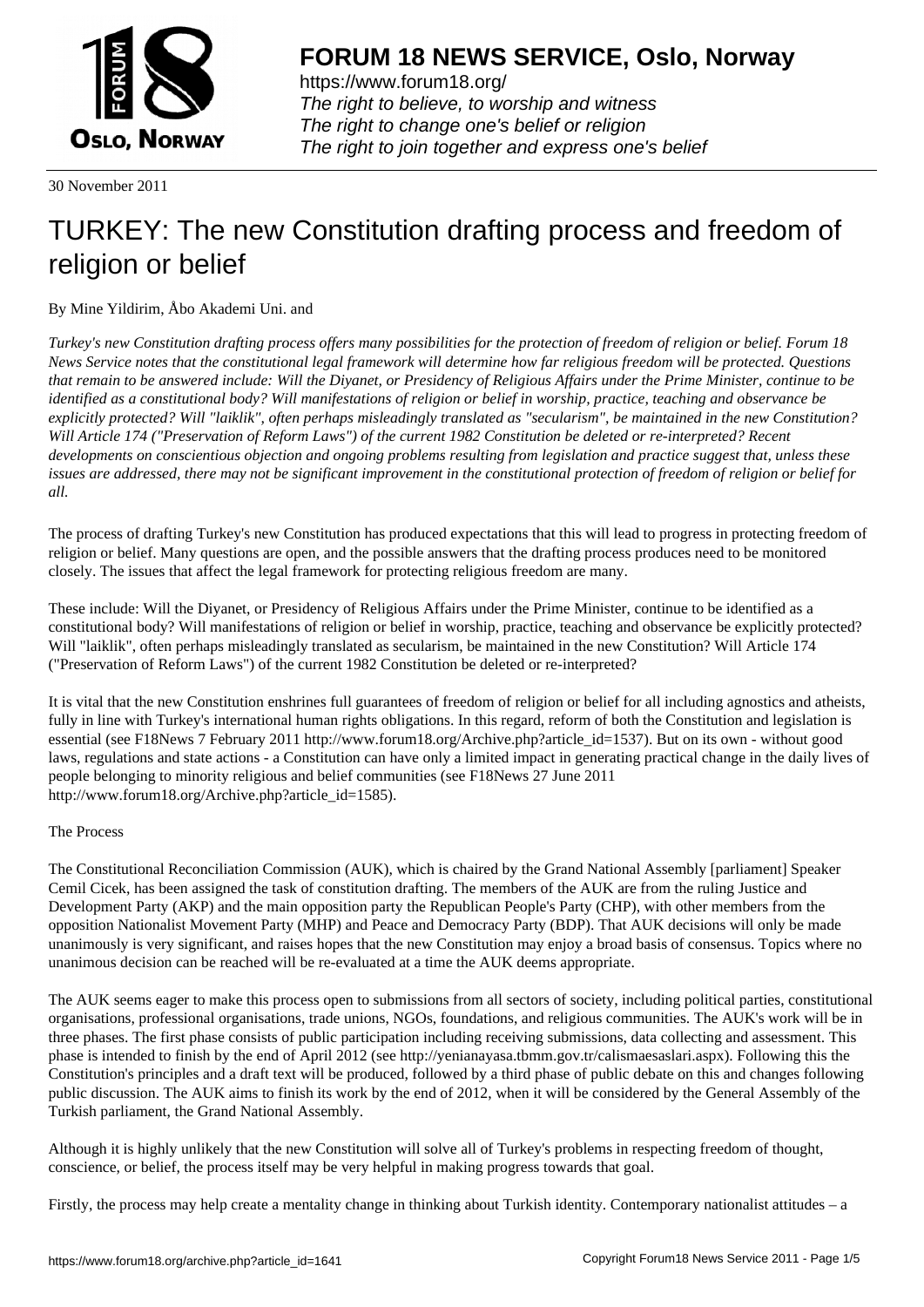Secondly, the process may open up for public debate the provisions of the current Constitution and laws which prevent people in Turkey from fully enjoying the right to freedom of religion or belief.

non-Sunni Muslim communities (see F18News 29 November 2007 http://www.forum18.org/Archive.php?article\_id=1053).

# Mentality Change?

Possibly the greatest contribution of the new Constitution process may be encouraging public acceptance of a pluralist approach to state policies, and relationships between citizens and the state.

The current Constitution glorifies the state, as against enshrining respect for the individual person, and privileges Turkish nationalism. This does not set out a framework which encourages the development of the pluralistic democracy Turkey aspires to become.

Public discussions on a new Constitution, including negotiations between political parties, and the contributions of NGOs and minorities are contributing to the development of an open society – a Turkey that is "more free", as some put it. This encourages a change of mentality which recognises the many parts of Turkish society. But defence of the current Constitution's general outlook is also very widely heard in Turkey.

## "Laiklik", or "Turkish secularism"

"Laiklik", or "Turkish secularism", has a great impact on the protection of freedom of religion or belief. Its meaning is very different from either the French concept of "laicité", or what many outside Turkey understand by the term "secularism". Laiklik is strongly protected in the 1982 Constitution as a principle and is described as "separation of state and religion". But in practice it means protection of the state from the influence of religion through close state supervision of religious activity, and less autonomy of religious communities than in many other countries (see F18News 7 February 2011 http://www.forum18.org/Archive.php?article\_id=1537).

The greatest problem of laiklik is that there is not one meaning of it; there are several, with for example different meanings used by different political parties.

The drafting process offers the AKP an opportunity to enshrine in the new Constitution its own version of laiklik, as the ruling party will be the major actor in formulating the Constitution. Prime Minister Recep Tayyip Erdogan, in speeches he gave during his Arab Spring tour, said that laiklik to him means that the state keeps an equal distance to all religion. At the same time he acknowledged his religious identity by stating that he himself is a Muslim. Yet when one compares these statements with AKP policies on freedom of religion or belief in recent years, there is a lack of clarity as to what the AKP really thinks (see F18News 27 June 2011 http://www.forum18.org/Archive.php?article\_id=1585).

In defining what the new Constitution means by laiklik, the AKP will have to find a balance between the demands of "conservatives", "nationalists" and "secularists" - all of whom have differing understandings. The AKP will also have to take account of the normative demands of international law, for example judgments of the European Court of Human Rights (ECtHR) in Strasbourg demanding a neutral role for the state. The drafting process will reveal what this will mean for issues at the intersection of freedom of religion and belief and nationalism.

#### These issues include but are not limited to: the Diyanet (see F18News 4 May 2011

http://www.forum18.org/Archive.php?article\_id=1567); compulsory school religion classes (see F18News 23 August 2011 http://www.forum18.org/Archive.php?article\_id=1603); obligatory recording of religious identity in national identity cards (see F18News 8 October 2010 http://www.forum18.org/Archive.php?article\_id=1496); accommodation of manifestations of religion, particularly the headscarf in the public school and workplace (see the commentary by T. Jeremy Gunn on the European Court of Human Rights' judgment in the Sahin case http://www.strasbourgconsortium.org/document.php?DocumentID=3846); and the lack of an adequate legal entity status for religious or belief communities (see F18News 7 February 2011 http://www.forum18.org/Archive.php?article\_id=1537).

The main opposition party, the CHP - through which the Republic's founder, Mustafa Kemal Atatürk, led Turkey as a one-party state for many years - is the main political defender of laiklik. For a significant group of Kemalists, laiklik has meant restricting the influence of religion – especially Islam – on the state by the state restricting the exercise of freedom of religion or belief. This understanding of laiklik promotes policies that exclude manifestations of religion in the public sphere. And many in the CHP are determined to keep it this way. The CHP's Constitution draft proposes a short Preamble that states the qualities of the Republic as "laik, democratic, social and respectful of human rights". It also proposes taking out "Turkishness" and using the term "citizen" in its stead (see F18News 27 June 2011 http://www.forum18.org/Archive.php?article\_id=1585).

Whatever concept of laiklik makes its way into the new Constitution, it will find its meaning in related laws and their interpretation.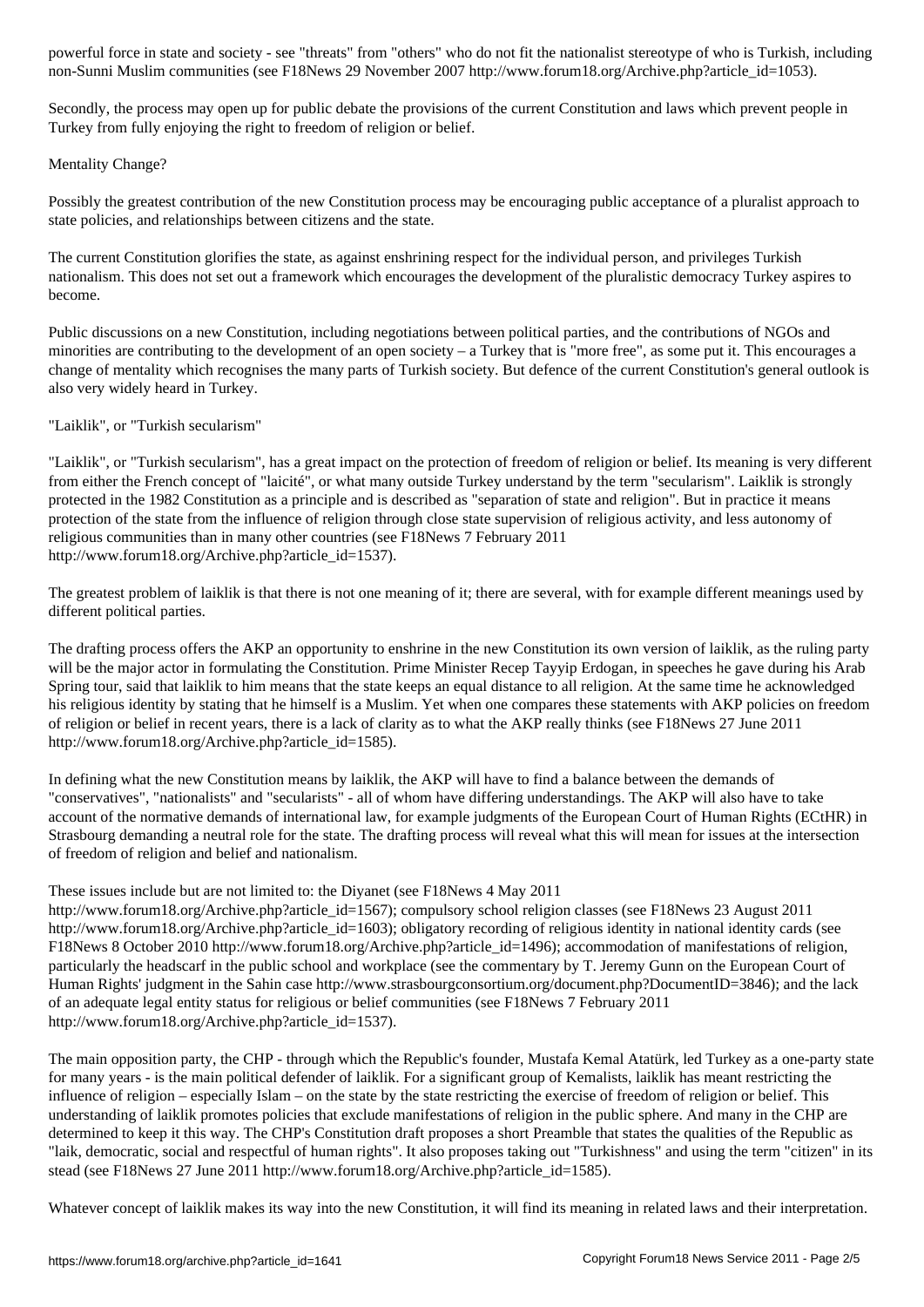## Preservation of Reform Laws

Article 174 ("Preservation of Reform Laws") of the current Turkish Constitution states: "No provision of the Constitution shall be construed or interpreted as rendering unconstitutional the Reform Laws indicated below, which aim (..) to safeguard the secular [laik] character of the Republic.."

There is no indication on whether or not this Article will be preserved in the new Constitution. The Reform Laws are directly or indirectly linked to the active protection of laiklik (as constructed by the founders of the Republic). They include: Act No. 430 of 3 March 1340 (1924) ("Unification of the Educational System"), which keeps all religious education under state control (see F18News 5 January 2011 http://www.forum18.org/Archive.php?article\_id=1526); Act No. 2596 of 3 December 1934 ("Prohibition of the Wearing of Certain [Muslim religious] Garments"); and Act No. 677 of 30 November 1341 (1925) ("Closure of Dervish Convents and Tombs, the Abolition of the Office of Keeper of Tombs and the Abolition and Prohibition of Certain Titles") (LADLS). This Act, among other things, closed Alevi places of worship (see F18News 2 March 2011 http://www.forum18.org/Archive.php?article\_id=1549) and prevents their leaders from using their religious titles (see F18News

Turkey religious freedom survey http://www.forum18.org/Archive.php?article\_id=1379). Whether the Reform Laws will be preserved in the new Constitution, and if so to what extent, will be a contentious issue. It is

possible that the laws will be debated individually, rather than as a package. The CHP, the natural defender of the Reform Laws, has said that they have no "red lines" in negotiations. But only time will tell what this means. Some of the Reform Laws are not applied in practice; it has been many years since a fine has been imposed under Act No. 671 of 25 November 1341 (1925) ("Wearing of Hats") for failing to wear a hat. The prohibition on the use of Alevi titles also seems to be no longer enforced. But other Reform Laws, such as Act 677 (LADLS) and Act 430 ("Unification of the Educational System"), will be fiercely debated.

Under LADLS Dervish Lodges, used mostly by Sufi orders, are still closed. Most have been turned into museums where believers cannot meet for worship, and can visit only by purchasing tickets. Some argue that one of the greatest obstacles to recognising cemevi (places of worship of Alevis, who may be around one third of the population) is LADLS, while other do not see it as an obstacle. This issue will need to be addressed in the Constitution drafting process.

If LADLS is abolished, many complex issues will immediately arise. For example: Will the Dervish lodges and shrines be given to whichever religious communities have a link with them? The properties of the lodges and shrines were transferred to the Directorate-General of Foundations. This transfer is likely to be a source of problems if there are attempts to recover the property. Under the government's recent Restitution Decree, it is impossible to recover similar property which belonged to Christian community foundations which no longer exist (see F18News 6 October 2011 http://www.forum18.org/Archive.php?article\_id=1621).

But it is highly unlikely that LADLS will be abolished. Instead, recognition of cemevi as places of worship may be allowed through an addition to LADLS, stating that the cemevi will not be regarded as a "tekke" (place of worship) within the meaning of LADLS or indeed through another formula.

But even this will not remove all obstacles to dealing with this one issue. In legal cases, the state has relied on an opinion of the Diyanet that cemevis are not places of worship, as Muslims worship in mosques – even though the Diyanet has no legal authority in this matter (see F18News 2 March 2011 http://www.forum18.org/Archive.php?article\_id=1549).

Senol Kilic, of the Association of Liberal Thinking, argued in the Star newspaper on 14 November that even though the LADLS provision is problematic for Sunni Sufi movements, it is in practice not applied to them. But for the Alevis, Bektashi and Nusayri it still poses a problem as they cannot use the dervish lodges for worship and similar purposes. LADLS seems to function - for many as a security "on paper" against the influence of Islamic religious communities. It should be remembered that no religious community in Turkey has legal personality (see F18News 7 February 2011 http://www.forum18.org/Archive.php?article\_id=1537)

Constitutional protection of freedom of religion or belief

Article 24 ("Freedom of Religion and Conscience") of the existing Constitution protects the freedom to have a religion or belief and freedom to worship, and regulates the teaching of religion. But it does not explicitly recognise either the right to change one's religion or belief, or to manifest one's religion or belief "in worship, teaching, practice and observance" as international human rights standards put it. So a good step forward would be the incorporation of Article 9 ("Freedom of thought, conscience and religion") of the European Convention on Human Rights and Fundamental Freedoms (ECHR) which Turkey ratified in 1954, into the new Constitution (see F18News 7 February 2011 http://www.forum18.org/Archive.php?article\_id=1537).

Explicit protection of manifestations of religion may reinforce the acceptance of normal religious activity that may go unprotected under a narrow interpretation of the right to "have a religion or belief" and "worship". Use of religious symbols by individuals in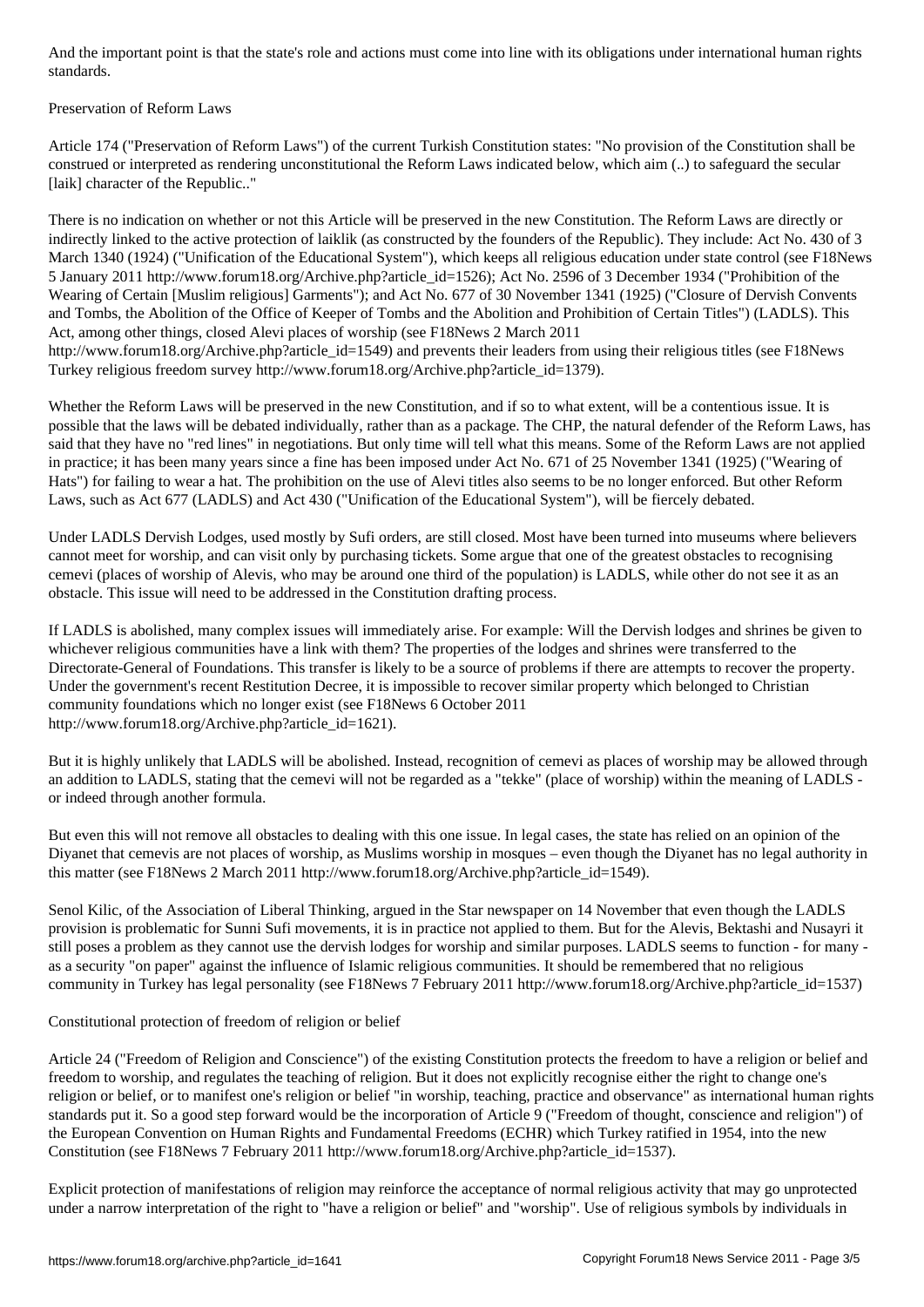A broader scope for manifestation may also open the way for the recognition of the right to conscientious objection to military service. Currently, Turkey claims that conscientious objection is not protected under the right to freedom of religion or belief (see F18News 17 March 2010 http://www.forum18.org/Archive.php?article\_id=1053). But on 22 November the ECtHR in Strasbourg found in the case of Jehovah's Witness conscientious objector Yunus Ercep v. Turkey (Application 43965/04) that denying the right to conscientious objection to military service breaks Article 9 (see

on 4 November stated that the headscarf problem should be solved through the Constitution.

http://cmiskp.echr.coe.int/tkp197/view.asp?action=html&documentId=895413&portal=hbkm&source=externalbydocnumber&table =F69A27FD8FB86142BF01C1166DEA398649). Prime Minister Erdogan, however, said on 22 November that "what is called 'conscientious objection' has never been in our agenda".

It has been reported in the Turkish media that the draft of a new law defines conscientious objection as a crime, the punishment for which will be to do public service for around twice as long as military service. After this, the "criminal" will be considered to have fulfilled their duty. On 27 November Muslim conscientious objector Muhammed Serdar Delice was arrested, as War Resisters International reported the following day.

## Permissible Restrictions

The 1982 Constitution contains several clauses that may be used to restrict manifestations of religion or belief. Article 24 (5) states that "no one shall be allowed to exploit or abuse religion or religious feelings or things held sacred by religion", a vague clause that leaves unclear what is banned. Article 11 ("Supremacy and Binding Force of the Constitution") states that "laws shall not be in conflict with the Constitution" - but the lack of clarity of Article 24 makes it difficult to apply Article 11.

Article 14 ("Prohibition of Abuse of Fundamental Rights and Freedom") includes a clause stating that: "None of the rights and freedoms embodied in the Constitution shall be exercised with the aim of violating the indivisible integrity of the state with its territory and nation, and endangering the existence of the democratic and secular order of the Turkish Republic based upon human rights". Yet again, this is an unclear formulation which may be broadly interpreted to unnecessarily restrict rights.

The limitations clause of Article 9 of the ECHR could be adopted instead. This states that: "Freedom to manifest one's religion or beliefs shall be subject only to such limitations as are prescribed by law and are necessary in a democratic society in the interests of public safety, for the protection of public order, health or morals, or for the protection of the rights and freedoms of others."

It is important that the new Constitution does not permit restrictions which exceed those found in Article 9 of the ECHR.

# Teaching of Religion

Article 24 ("Freedom of religion and conscience") of the 1982 Constitution states that: "Education and instruction in religion and ethics shall be conducted under state supervision and control. Instruction in religious culture and moral education shall be compulsory in the curricula of primary and secondary schools". This has led to numerous problems in exercising freedom of religion or belief, including a judgment against Turkey by the ECtHR (see F18News 5 January 2011 http://www.forum18.org/Archive.php?article\_id=1526).

Currently, formal teaching of religion is carried out in universities (Islamic theology) and in Diyanet Koran courses. There is teaching of religion in places of worship or under the umbrella of associations or foundations, but these do not provide any formal qualifications. The explicit recognition of the right to manifest one's religion or belief in teaching may allow schools that teach religion outside the state establishment to be set up. This does not imply that the state will not have any regulatory role in this process, but it does mean that the state must guarantee this right for all and create the necessary legal and administrative framework.

#### The Diyanet

Turkish legal experts, religious minorities, and NGOs have all pointed to the obstacles that the Diyanet – a constitutional public institution - places in the way of Turkey fulfilling its international human rights commitments. Yet the government argues that abolishing the Diyanet is unrealistic (see F18News 4 May 2011 http://www.forum18.org/Archive.php?article\_id=1567).

Some in Turkey argue that the state should neither interfere in nor support any religious group or activity, while others argue that the state should support religious services as a tradition and make financial contributions to non-Sunni religious groups as well. This relates to how the Constitution will see relations between the state and religious or belief groups. Perhaps the best one can hope for at present is both that the Diyanet may have a more pluralistic structure, and tax exemption for those who do not want to support or benefit from Diyanet services.

What can be expected from the new Constitution?